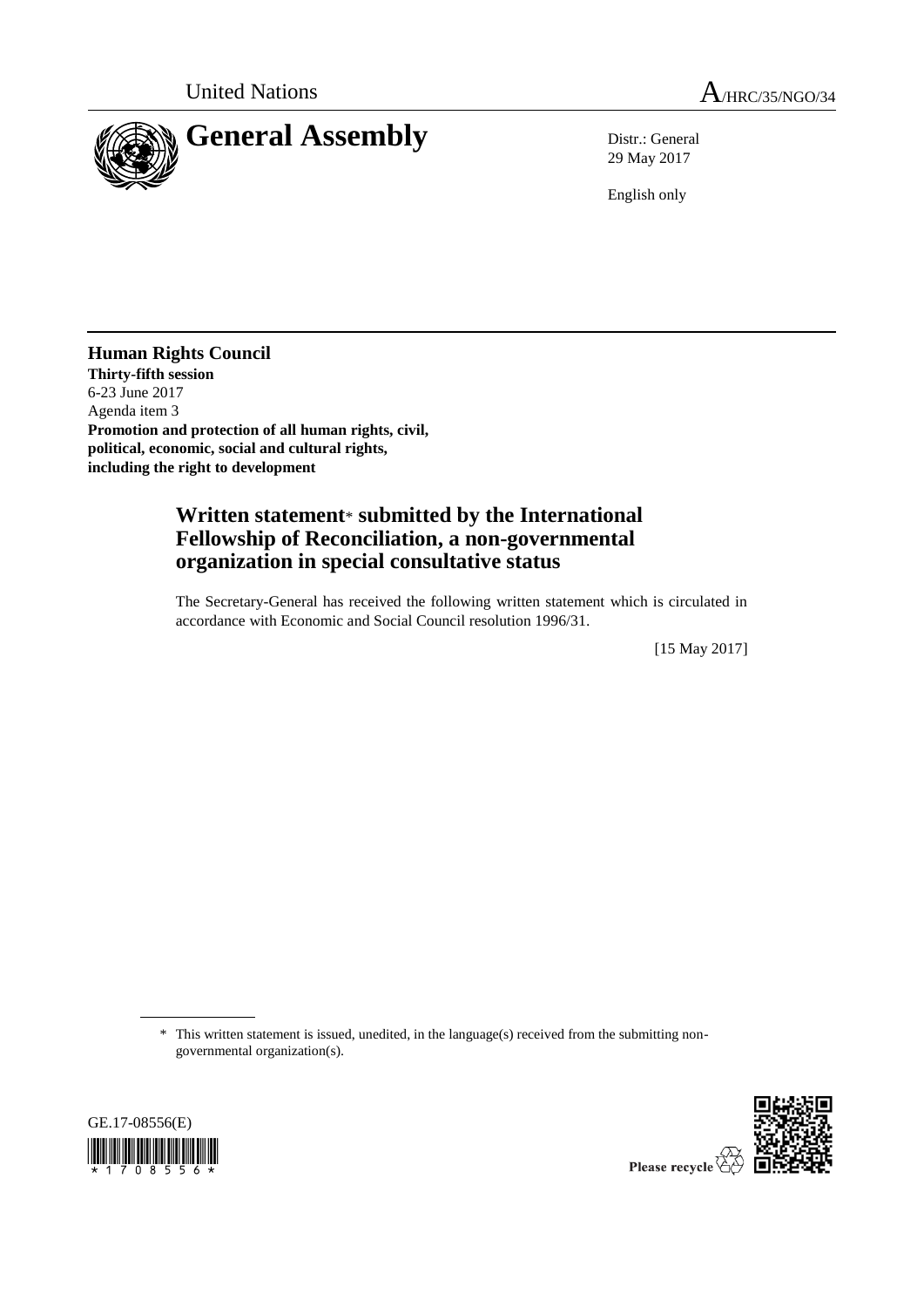## **Independence of Judges and Lawyers: the case of the Tibet Autonomous Region (TAR), China**

A major barrier to human rights protection in the "Tibet Autonomous Region" (TAR) and in Tibetan-peopled areas in the People's Republic of China (PRC) is the total lack of judicial independence within the Chinese legal system. Politically-motivated jurisprudence and inconsistent application of constitutional protections have led to significant inconsistencies in law enforcement. Tibetans do not benefit from consistent application of the rule of law: their enjoyment of fundamental rights is conditional on submission to the rule of the Chinese state.

The PRC's Constitution includes provisions that are consistent with international law. Nevertheless, the appropriate Chinese authorities do not respect these provisions. Many of the protections contained within the Constitution are taken away by a host of affirmative duties imposed on citizens to safeguard the security, honour, and interests of China and uphold the socialist system.

Without respect for the rights associated with the judicial and criminal process, any individual is at risk of abuse by manipulated law enforcement agencies.

There are several examples of how the lack of judicial independence has led to systematic human rights violations upon the Tibetan people.

First, Tibetans are frequently arrested following peaceful protests, are sentenced without due process, and subsequently undergo torture in official or unofficial detention centers.

The situation has become so unbearably oppressive that many Tibetans resort to self-immolation protests. Between 2009 and the present, 145 known Tibetans have self-immolated.

Chinese authorities force families of Tibetan self-immolators to sign documents stating that the self-immolators set themselves on fire due to domestic problems - not in protest against Chinese policy.

Secondly, there are a number of structural barriers to judicial independence in the Chinese legal system compared to international standards on the independence of judges and lawyers.

Rights associated with the protections afforded to an individual in the criminal process are routinely denied and flagrantly violated. These rights are minimum requirements necessary to guarantee a fair and just treatment of a criminal suspect. Without respect to these rights during the criminal process, an individual is susceptible to abuse and is at the mercy of the law enforcement agencies.

Article 4 of the UN's "Basic Principles on the Independence of the Judiciary" (BPIJ) provides that States must not inappropriately interfere with the judicial process or revise judicial decisions outside of the process of judicial review, mitigation, or commutation by competent authorities in accordance with the law.<sup>1</sup> Also, article 10 of the UN's "Guidelines on the Role of Prosecutors" (GRP) states that "the office of prosecutors shall be strictly separated from judicial functions." Both the BPIJ and GRP are declaratory in nature, but are legally binding because they restate and expound on the international legal standards contained in Article 14, paragraph 1 of the ICCPR. The PRC's legal system violates both of these standards.

Chinese courts are overseen by Adjudication Committees, which have the power to overrule court decisions. These committees are unique to the PRC's judicial system and are in no way consistent with international legal standards. Moreover, these Adjudication Committees are often led by administrators rather than by working judges.

<sup>1&</sup>quot;Basic Principles on the Independence of the Judiciary," *UN*, 1985, *available at*:

http://www.ohchr.org/EN/ProfessionalInterest/Pages/IndependenceJudiciary.aspx.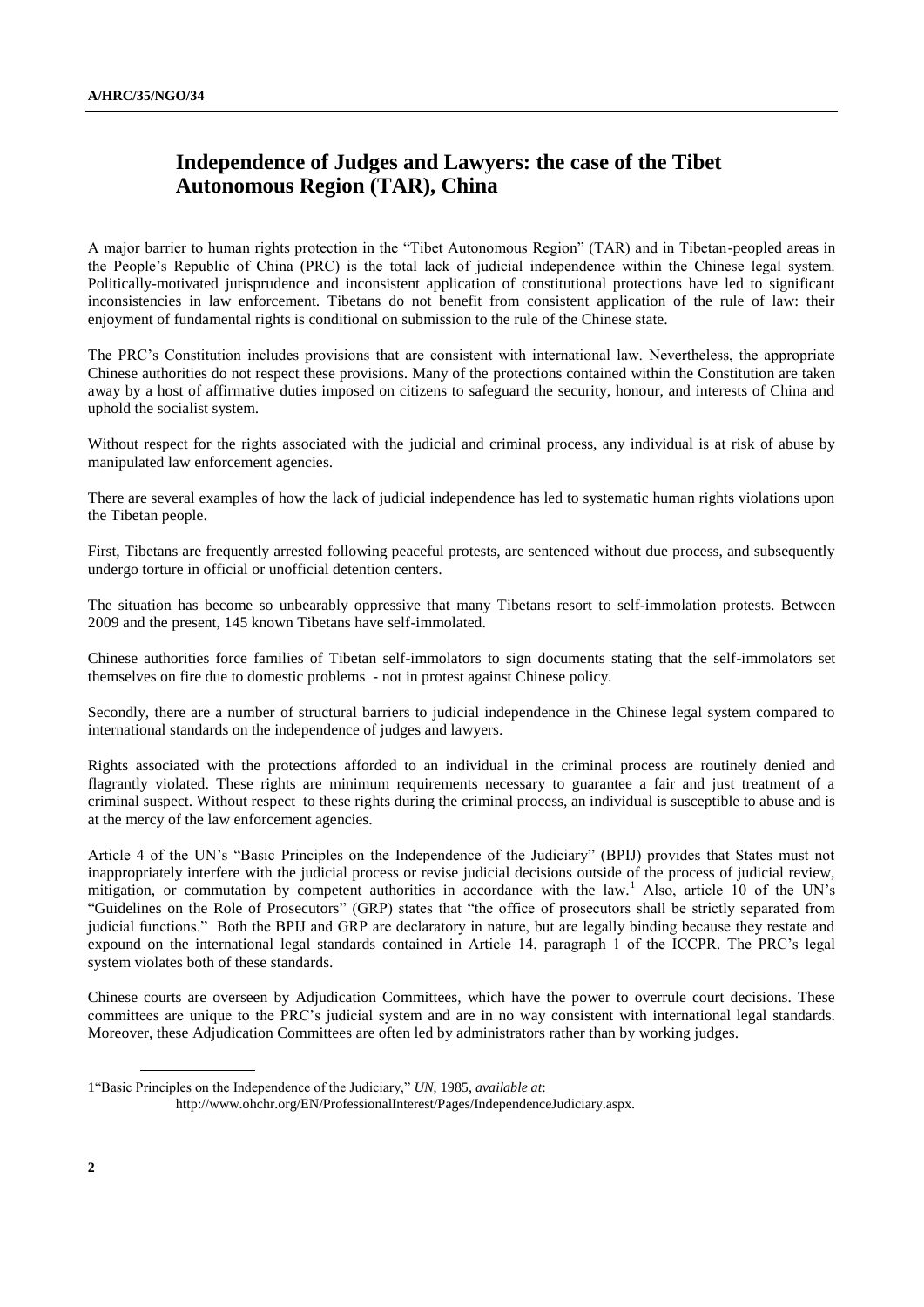An analysis of minutes from one first-instance Court revealed that the Adjudications Committee reviewed 96% of criminal cases, modifying almost 41% of them.<sup>2</sup> These modifications almost always resulted in an increase of the defendant's penalty.

Article 4 of the BPIJ indicates that revisions can only be made under judicial review, mitigation or commutation. The Adjudication Committee's power to impose harsher penalties violates that agreement.

In addition, Article 10 of the GRP requires that the office of the prosecution be separate from the judiciary. However, some of the officials on these committees are also responsible for overseeing police, prosecution and judiciary.

In summary, these structural barriers to judicial independence continue to violate United Nation standards.

Thirdly, the PRC's Criminal Procedure Law also limits a defendant's access to justice when he or she is accused of committing crimes "endangering state security." Chinese authorities increasingly use this in order to issue charges of a vague and overly broad nature in order to silence and detain people involved with dissent and criticism in Tibet.

The PRC's counter-terrorism law promulgated on  $1<sup>st</sup>$  January 2016, includes disproportionate penalties for crimes that have nothing to do with terrorism, because of a tendency to equate religious extremism with terrorism. This law combined with national security strategies will continue to have severe consequences for freedom of expression, peaceful assembly and religious expression.

Under Amendment 9 of the PRC's Criminal Law which took effect on November 1st, 2015, acts such as advocating or promoting 'terrorism' through books or materials, as well as wearing apparel or emblems, were made punishable by law and could result in three to five year prison sentences. This effectively legitimizes and legalizes the suppression of religious and cultural expression of minority nationalities in the name of anti-terrorism.

International observers consider this vague new law as having nothing to do with outside threats to China; but rather to be directed towards the expansion of restrictions against Tibetans and other perceived threats to the state.

The definition is so broad that all people exercising their human rights may be branded as "terrorists". With such a wide range of interpretations available, PRC officials can manipulate the law in ways that serve a political motive.

A fourth example of judicial manipulation is that defendants lack access to meaningful legal representation, and are often not provided with the opportunity to seek legal counsel. This violates the provisions made in the Chinese Procedural Law, which states that a defendant should be able to see a lawyer within 48 hours of requesting oneIt also violates Article 10 of the United Nations "Basic Principles on the Role of Lawyers" (BPRL), which requires that access to a lawyer be provided to all persons without distinction of any kind, such as race, ethnic origin, religion, or political opinion.

Finally, defence lawyers acting on behalf of accused of committing so-called national security crimes face limitations in access to evidence, and the right to be heard.

Lawyers who attempt to uphold the rule of law by defending Tibetans risk arbitrary arrest, loss of licence to act, or even criminal proceedings without any supporting evidence. It is dangerous for Chinese lawyers to take on politically sensitive cases.

Furthermore, under Article 37 of the PRC's Criminal Procedure Law, a lawyer must obtain permission from governmental authorities before being allowed to meet with a suspect accused of committing crimes said to endanger state security.

<sup>2</sup>Xin Frank He, "China and its Adjudication Committees," *East Asia Forum*, 3 Dec. 2011, *available at*: [http://www.eastasiaforum.org/2011/12/03/china-and-its-adjudication-committees.](http://www.eastasiaforum.org/2011/12/03/china-and-its-adjudication-committees)